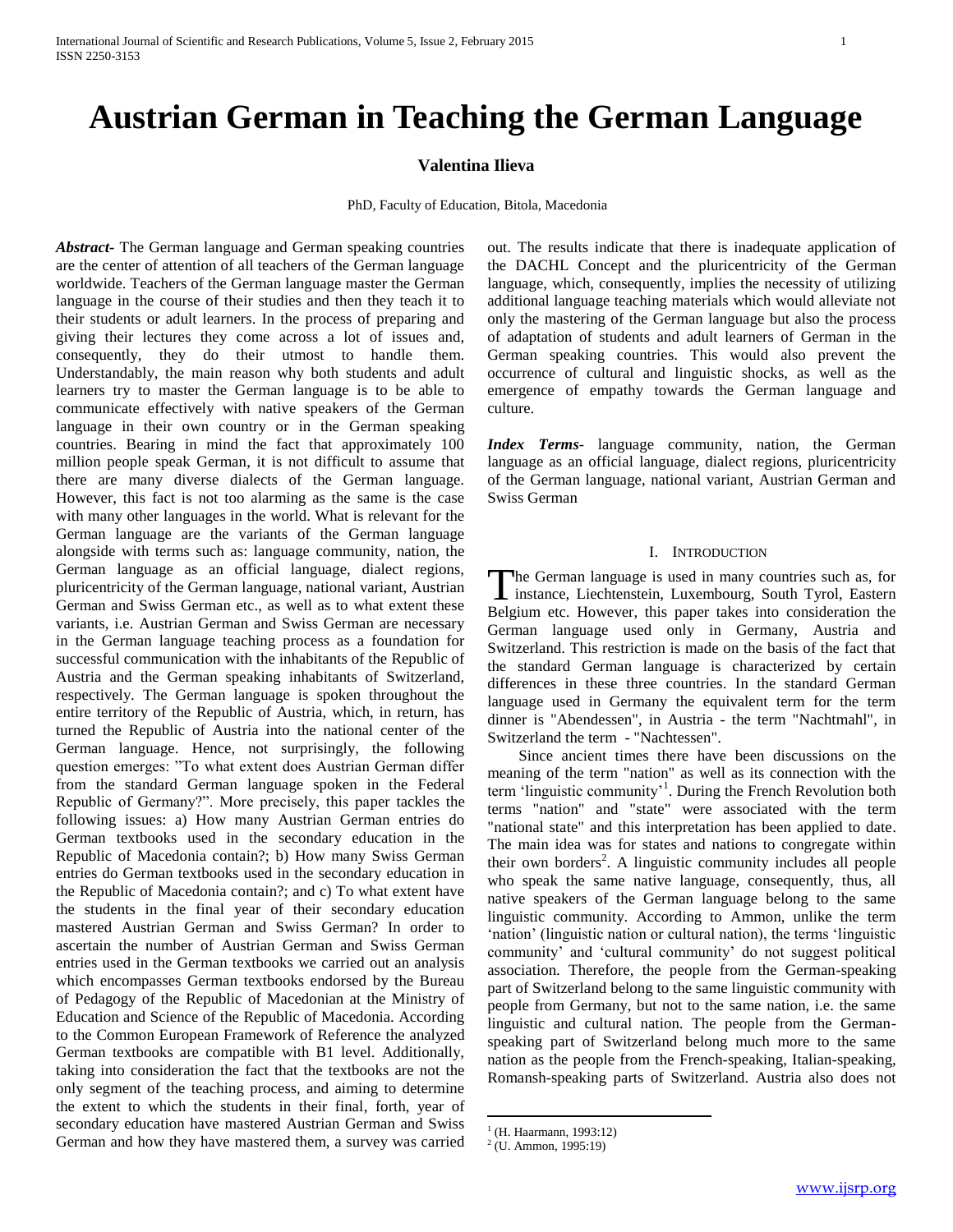belong to the German nation, at least not recently, as it has been establishing itself as a new nation<sup>3</sup>.

 What is important for this paper is the definition of the German language as an official state language. According to Ammon's<sup>4</sup> there are seven countries where German is the official language. However, in only three of these countries, Germany, Austria and Liechtenstein, German is the only official language on a national level, i.e. in parliament, government, administration and so on. In the rest of the countries German is a co-official language, i.e. it is used as an official language alongside with other official languages. For instance, this is the case with Switzerland (official languages: German, French and Italian, and Romansh which is a regional official language) and in Luxembourg (official languages: German, French and Luxembourgish).

 German as a regional official language is used in the German-speaking community in Belgium alongside with the French language, and the autonomous province of Bozen-South Tyrol in Italy alongside with Italian and Ladinian (in some areas). The most important regional dialects and national varieties of German, according to Ammon, are Niederdeutsch-Low German in north Germany, Mitteldeutsch-Middle German in central Germany, Oberdeutsch-Upper German in central and western Germany, Bairisch-Bavarian in southern Germany and Austria, Alemannisch in western Germany, Liechtenstein and Switzerland. Kretschmer has done significant research on the standard spoken language on the basis of which he concluded that the written forms which are avoided orally do not belong to the spoken language<sup>5</sup>.

 There is one example provided by Kretschmer which deserves attention in this context, as it illustrates the differences between "the literary vernacular," and the "common language of the educated" in Berlin and Vienna, the capitals of the two major German-speaking countries.

 *"A resident of Berlin enters a hat shop in Vienna and requests a Reisemütze. The seller corrects him: "Ah, you're looking for Reisekappe travel hat ". He places it on the table. The Berliner notes "I don't like the colorful ones". The seller interprets this to his German assistant "He is not fond of the colorful ones" because the Viennese like only people, not objects. The Berliner finally asks: "How expensive is the hat?" and again unintentionally makes a mistake because of the rude Berlinian expression 'expensive' which means a price that is above the normal rate, i.e. excessive price. The Viennese says only: "How much does it cost?" The Berliner seeks the cashier die Kasse, but only finds the sign Kassa. He leaves the store, and because it is early in the morning, he uses the greeting: "Good morning!" which instigates the Viennese to raise eyebrows as such a greeting is used only on arrival and not on departure. The Viennese response is: "It was my honor! Good day!" which, in turn, takes the Berliner by surprise, because the greeting: "Good day!" as far as he knows is used only on arrival and not on departure.*"

 $\overline{a}$ 

 Evidently, the German language has many linguistic centers, namely Germany, Austria and the German-speaking part of Switzerland, and is, therefore, a pluricentric language.

 It is not easy to establish whether countries such as Liechtenstein, Luxembourg and parts of some countries such as South Tyrol in Italy, the German-speaking community in Belgium, where the German language is the official language have a special variant of the standard German language<sup>6</sup>. Languages are pluricentric if they are the official and administrative language of several major countries. Kloss mentions "the German language in the West Germany, East Germany, Switzerland, Austria" (without reflecting on the difference between the state and the nation)<sup>7</sup> as an example of such a pluricentric literary language. Reiffenstein agrees with Kloss about his description of the German language as a pluricentric language, but disputes the existence of different national varieties. This could be allowed only if "a coherent system of norms is codified for certain varieties"<sup>8</sup>. Contrarily, Clyne states that "German (...) is an instance of what Kloss terms a *pluricentric* language, i.e. a language with several national varieties, each with its own norms"<sup>9</sup>. A national variety cannot be recognized only as non-standard, it must be distinguished from the other national varieties of the same language, which are also standard. According to Ammon there is a vertical separation of the standard from the non-standard (in a social and stylistic sense) and a horizontal separation (non-standard in terms of regional restrictions) $^{10}$ .

Duden $11$  considers Austriacisms as Austrian linguistic variants (e.g. Paradeiser for tomato). Stedje<sup>12</sup> points out some of the peculiarities of the German language in Austria represented by certain expressions (A / G) for example Obers / Sahne; Jause / Zwischenmahlzeit; Sessel / Stuhl; Fauteuil / Sessel; Trafik / Tabakladen; Jänner / Januar etc. Stedje mentions the impact of media and tourism. She also mentions the existence of expressions limited only to Bavaria and Austria, for example, *Grüß Gott* for *Guten Tag*, Topfen for Quark. She also notes the frequent use of diminutives from the Austrian-Bavarian dialect Stamperl / kleines Schnapsglas, Kasperl / Kasper, Backhendl / Backhähnchen etc. which have spread even to northern Germany. Helvetisms are Swiss language features<sup>13</sup>. In German-speaking Switzerland the Schwyzerdütsch dialect functions as a spoken language understandable to all social strata<sup>14</sup>. The standard German language is largely a written language (called Swiss German) and is spoken only-but not always-in schools and churches, on television and radio, in court and classes.

 All these differences clearly point to the need for acquiring Austriacisms and Helvetisms as significant features of the German-speaking countries.

 $\overline{a}$ 

<sup>3</sup> (U. Ammon, 1995:33)

<sup>4</sup> (U. Ammon, 1995:12)

<sup>5</sup> (P. Kretschmer, 1918:17)

<sup>6</sup> (U. Ammon, 1995:13)

<sup>7</sup> (H. Kloss, 1978:67)

<sup>8</sup> (I. Reiffenstein, 1983:23)

<sup>&</sup>lt;sup>9</sup> (M. Clyne, 1984:1)

 $10^{\circ}$ (U. Ammon, 1995:89)

<sup>&</sup>lt;sup>11</sup> Deutsches Universal Wörtbuch A-Z, 3, neu bearbeitete Aufkage S. 195

 $12$  (A. Stedje, 2007:241) <sup>13</sup> Deutsches Universal Wörtbuch A-Z, 3, neu bearbeitete Aufkage S. 686

<sup>14</sup> (A. Stedje, 2007:243)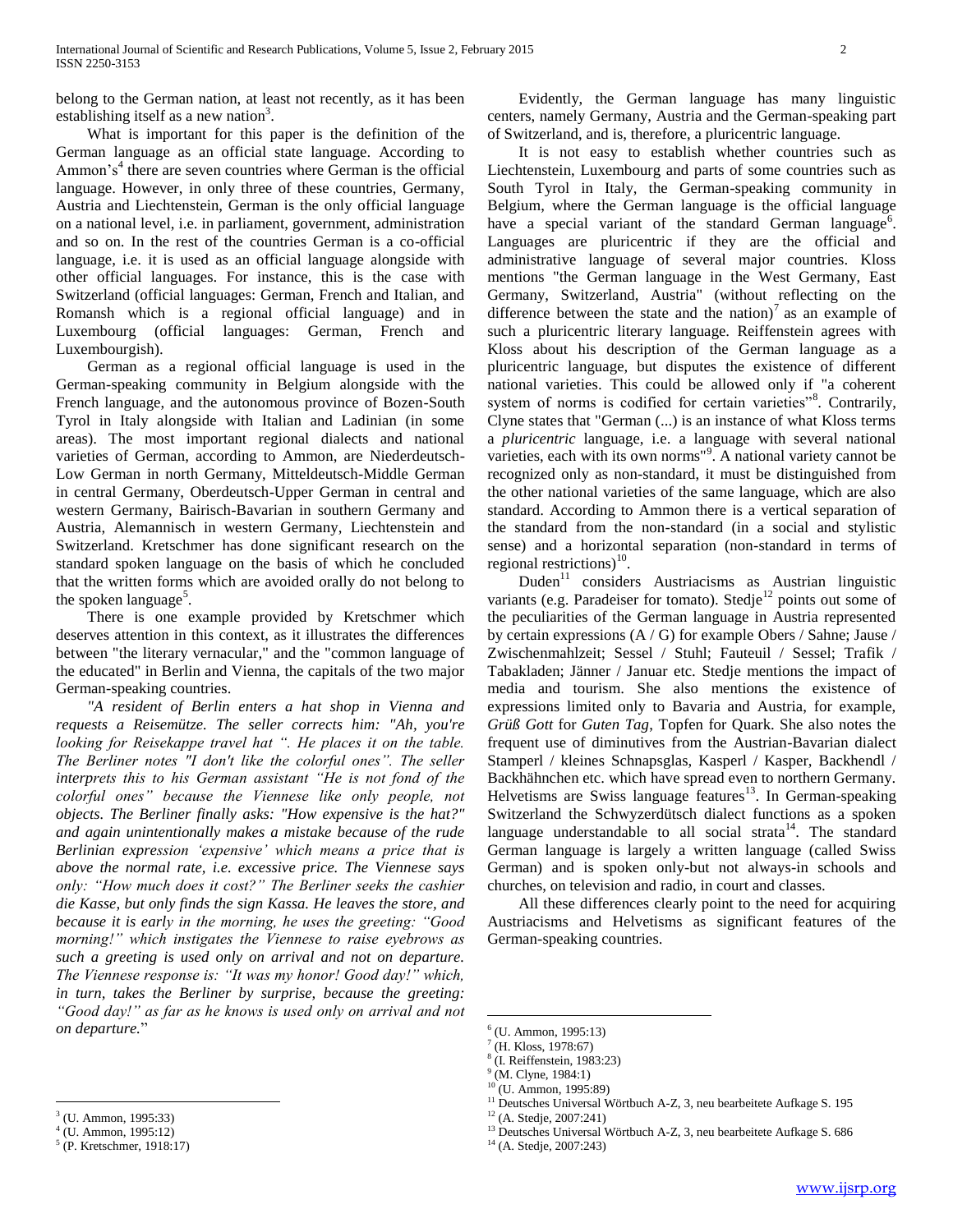#### II. THE LAYOUT OF THE RESEARCH

 In the Republic of Macedonia, pursuant to a decision of the Ministry of Education of the Republic of Macedonia, the following three books have been approved for teaching German on high school level (level B1 according to the European Framework of Reference):

 a) *Ausblick* - Hueber Verlag (decision number: 22-3635/1, dated from  $1<sup>st</sup>$  June, 2010) - intended for teaching German as a second foreign language to forth-year high school students,

 b) *Delfin* - Hueber Verlag (decision number: 11-6261/1, dated from 3<sup>th</sup> November, 2004) - intended for teaching German as a third foreign language to forth-year high school students,

 c) *Ping Pong 3* - Hueber Verlag (decision number 22-  $3652/1$ , dated from  $1<sup>st</sup>$  June, 2010) - intended for teaching German as a second foreign language to second and third year high school students.

 The textbook Ausblick is intended for young people who are at B1 level or had already passed A2 level according to the European Framework of Reference. This textbook contains topics which are relevant for and of interest to young people. The program contains a textbook with two CDs; a workbook with a CD and online teachers' book posted on Hueber publishing house's website.

 The textbook *Delfin* offers a one-volume, two-volume and three-volume edition, which contain 20 lessons in total. The program has a clear structure with five double pages for each lesson: *introduction*-reading-listening-speaking-writing. The transparency of the textbook enables clear distribution of the material. The workbook can be used for doing intensive exercises during class hours and/or flexible individual studying at home. Moreover, Hueber publishing house's website<sup>15</sup> offers additional online activities.

 The textbook *Ping Pong 3* enables students, by means of fun activities and games, to systematically target and reach the level required for obtaining a Certificate of German as a foreign language.

 The workbook offers extensive exercises which accompany each and every lesson in the textbook. These exercises are suitable for developing all the necessary skills, however, a special accent is put on developing students' reading comprehension skills. Additionally, not only are the topics of the exercises compatible with the topics discussed in the textbook, but also they are very useful for developing students' global, detailed and selective reading skills which are necessary for obtaining a Certificate of the German.

 The Bureau of Education Development of the Republic of Macedonia as an institution authorized by the Ministry of Education and Science of the Republic of Macedonia is responsible for preparing the syllabi for all the respective courses at all educational levels.

 What is relevant for our research is the syllabi of two German courses within the framework of the reformed high school education intended for the fourth year students, namely German as a second foreign language and German as a third

 $\overline{a}$ 

foreign language. The syllabi for these two courses were adopted in 2003 and published on the Ministry of Education and Science's website<sup>16</sup>. They contain a list of the most important information that the teachers of German should know about German as a second foreign language course (with projected 2 class hours per week, or a total of 72 hours per school year); and German as a third foreign language course (with projected 3 class hours per week or a total of 99 hours per school year).

 The syllabi outline the objectives, skills and contents of the courses in a clearly structured manner. There are two types of course objectives: general and specific. The general objectives, inter alia, include the fact that "the students who have successfully completed these courses will be able to use the German language in everyday life situations"<sup>17</sup>. The specific objectives, inter alia, include that "the students will gain a certain amount of sociolinguistic knowledge which will help him overcome various communicative problems and familiarize themselves with the cultural characteristics of the Federal Republic of Germany as well as the other German-speaking countries, which, eventually will facilitate the creation of intercultural exchange and tolerance as a critical application of knowledge".

 Taking all these objectives into consideration, it becomes evident that both the process of teaching German and the German textbooks should contain vocabulary typical of the other German speaking countries such as, for instance, Austriacisms and Helvetisms.

# III. THE RESULTS OF THE ANALYSIS

 The textbook *Ausblick* includes the following terms associated with Austria and Switzerland: Austria on page 52; Austria and Switzerland on page 99; Switzerland and information regarding the Swiss writer Peter Bichsel on page 102; the map of Switzerland on page 106 and page 107; Austria on page 108; Switzerland page 108; Swiss on page 108; Austria, Switzerland, Liechtenstein, cities in Switzerland and Austria on page 109. In the workbook the following terms were detected: Austria on page7, Austria on page 107; Austria and Switzerland on page 148.

 These findings suggest that only names of geographic places in Austria and Switzerland have been mentioned in this book.

 From a linguistic point of view, certain Austriacisms and Helvetisms were detected in: the audio exercises in Lesson 10 on page 106, where an Austrian-Bavarian greeting, "Servus Österreich", the Swiss term "Velo" for bike, and the Swiss greeting "Grüezi" have been mentioned but only in oral form as there is no written record of these terms in the textbook or the workbook.

 In the textbook *Delfin* the terms Austria, Switzerland, some cities in these countries, celebrities and the education system have been mentioned in almost all the lessons. The workbook, on

16

<sup>15</sup> http://www.hueber.de/ausblick

http://bro.gov.mk/docs/gimnazisko/zadolzitelnipredmeti/GermanskijazikIVg.vtor stranskijazik.pdf 17

http://bro.gov.mk/docs/gimnazisko/zadolzitelnipredmeti/GermanskijazikIVg.vtor stranskijazik.pdf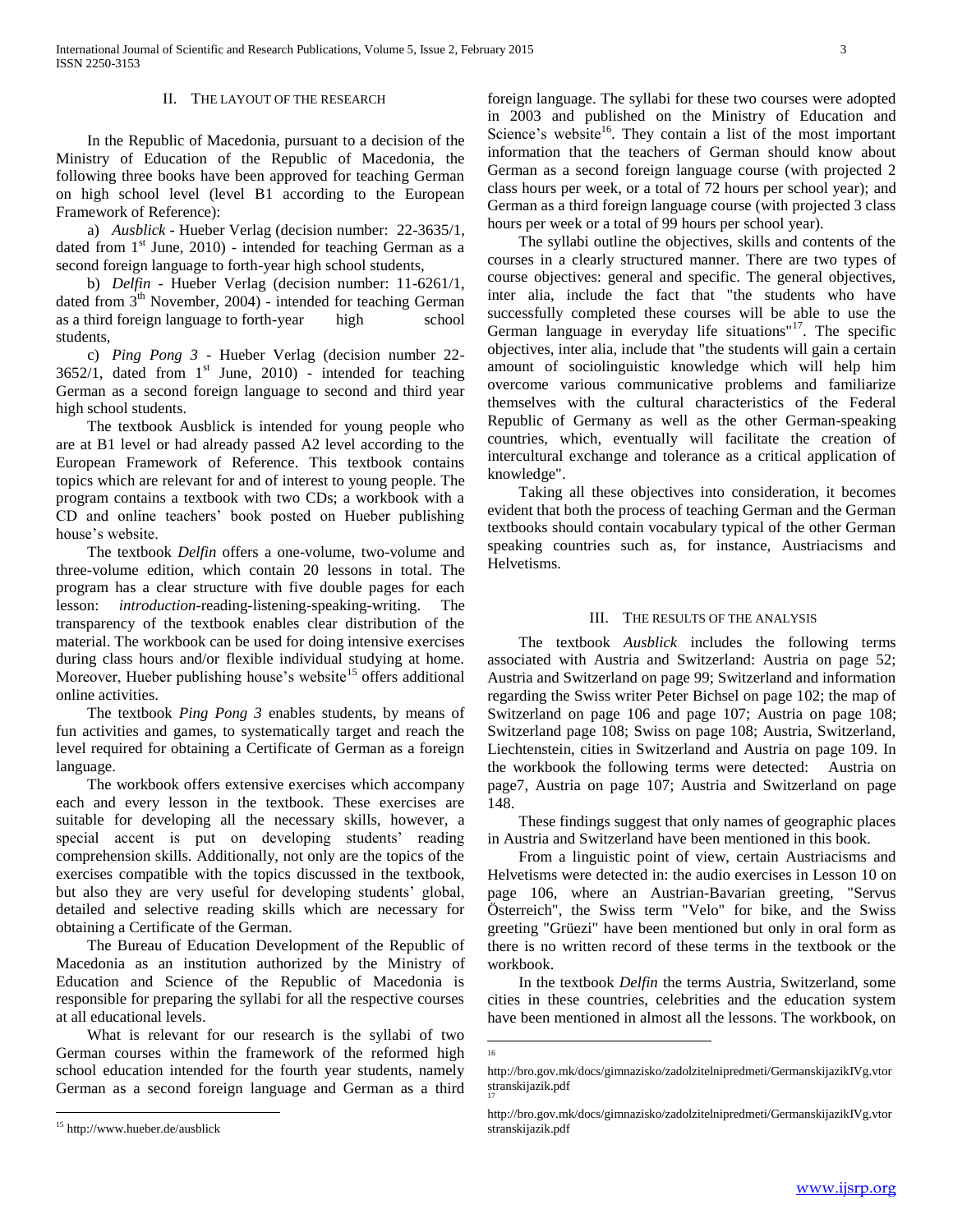the other hand, contains Austriacisms and Helvetisms which are presented in the table below. Namely, the table lists the number

of the page where each of these terms has been found as well as their German equivalents.

| <b>Seite</b>    | In Deutschland sagt man                | In Österreich sagt man                        | in der Schweiz sagt man                             |
|-----------------|----------------------------------------|-----------------------------------------------|-----------------------------------------------------|
| 41              | die Kartoffel, Kartoffeln              | der Erdapfel, Erdäpfel                        |                                                     |
| 41              | die Tomate, Tomaten                    | der Paradeiser, Paradeiser                    |                                                     |
| 41              | der Pilz, Pilze                        | Schwammerl,<br>das<br>Schwammerln             |                                                     |
| 41              | die E-Mail, E-Mails                    |                                               | das E-Mail, E-Mails                                 |
| 41              | Prost!                                 |                                               | Gesundheit!                                         |
| $\overline{60}$ | der Junge, -n                          | der Bub, -n                                   |                                                     |
| 60              | der Schreibtisch, -e                   |                                               | das Pult, -e                                        |
| 60              | der Stuhl, -"e                         | der Sessel, -                                 |                                                     |
| $\overline{60}$ | die Telefonkarte, -n                   | die Telefonwertkarte, -n                      | die Taxcard                                         |
| 78              | ausmachen                              | abdrehen                                      |                                                     |
| 78              | abschließen                            | absperren                                     |                                                     |
| 78              | zumachen                               | zusperren                                     |                                                     |
| 78              | die Anzeige, -n                        |                                               | die Annonce, -n                                     |
| 78              | die Kleidung (Sg.)                     |                                               | die Kleider (Pl.)                                   |
| 78              | das Fahrrad, -"er                      |                                               | das Velo, -s                                        |
| 78              | bunt                                   |                                               | farbig                                              |
| 78              | prima                                  | super                                         |                                                     |
| 99              | die Arztpraxis, Arztpraxen             | die Ordination, -en                           |                                                     |
| 99              | der Briefträger, -                     |                                               | der Pöstler, -                                      |
| 99              | der Fahrer, -                          |                                               | der Chauffeur, -e                                   |
| $\overline{99}$ | die Haltestelle, -n                    | die Station, -en                              | die Station, -en                                    |
| 99              | das Krankenhaus, -"er                  | das Spital, -"er                              | das Spital, -"er                                    |
| 99              | die Telefonzelle, -n                   |                                               | die Telefonkabine, -en                              |
| 99              | klingeln                               | läuten                                        | läuten                                              |
| $\overline{99}$ | laufen                                 | rennen                                        |                                                     |
| 125             | das Brötchen                           | die Semmel                                    |                                                     |
| 125             | das Frühstück                          |                                               | das Morgenessen                                     |
| 125             | der Reifen                             |                                               | der Pneu                                            |
| 125             | Ich habe gerade die Betten<br>gemacht. | Ich habe<br>eben<br>die<br>Betten<br>gemacht. |                                                     |
| 145             | der Bürgermeister, -                   | der Bürgermeister, -                          | der Stadtpräsident,<br>$-en/$<br>der<br>Amman, -"er |
| 145             | der Führerschein, -e                   | der Führerschein, -e                          | der Führerausweis, -e                               |
| 145             | der Glückwunsch, -"er                  | der Glückwunsch, -"er                         | die Gratulation, -en                                |
| 168             | die Bohne, -n                          | die Fisole, -n                                |                                                     |
| 168             | die Cola                               | das Cola                                      | das Cola                                            |
| 168             | das Brötchen, -                        | die Semmel, -n                                |                                                     |
| 168             | die Dose, -n                           | die Büchse, -n                                |                                                     |
| 168             | das Eis                                |                                               | die Glace                                           |
| 168             | das Gericht, -e                        | die Speise, -n                                |                                                     |
| 168             | der Joghurt                            | das Joghurt (auch: die Joghurt)               | das Joghurt                                         |
| 168             | die Kartoffel, -n                      | der Erdapfel, -"                              |                                                     |
| 168             | die Kasse, -n                          | die Kassa, Kassen                             |                                                     |
| 168             | die Marmelade, -n                      |                                               | die Konfitüre, -n                                   |
| 168             | das Päckchen, -                        | das Packerl, -n                               |                                                     |
| 168             | der Pilz                               | das Schwammerl, -n                            |                                                     |
| 168             | die Sahne                              | der Schlag,<br>das Schlagobers                | der Rahm                                            |
| 168             | die Tüte, -n                           | das Sackerl, -n                               |                                                     |
| 193             | an sein                                | brennen                                       |                                                     |
| 193             | ansehen                                | anschauen                                     |                                                     |
| 193             | die Couch, -en                         | das Sofa, -s                                  | das Sofa, -s                                        |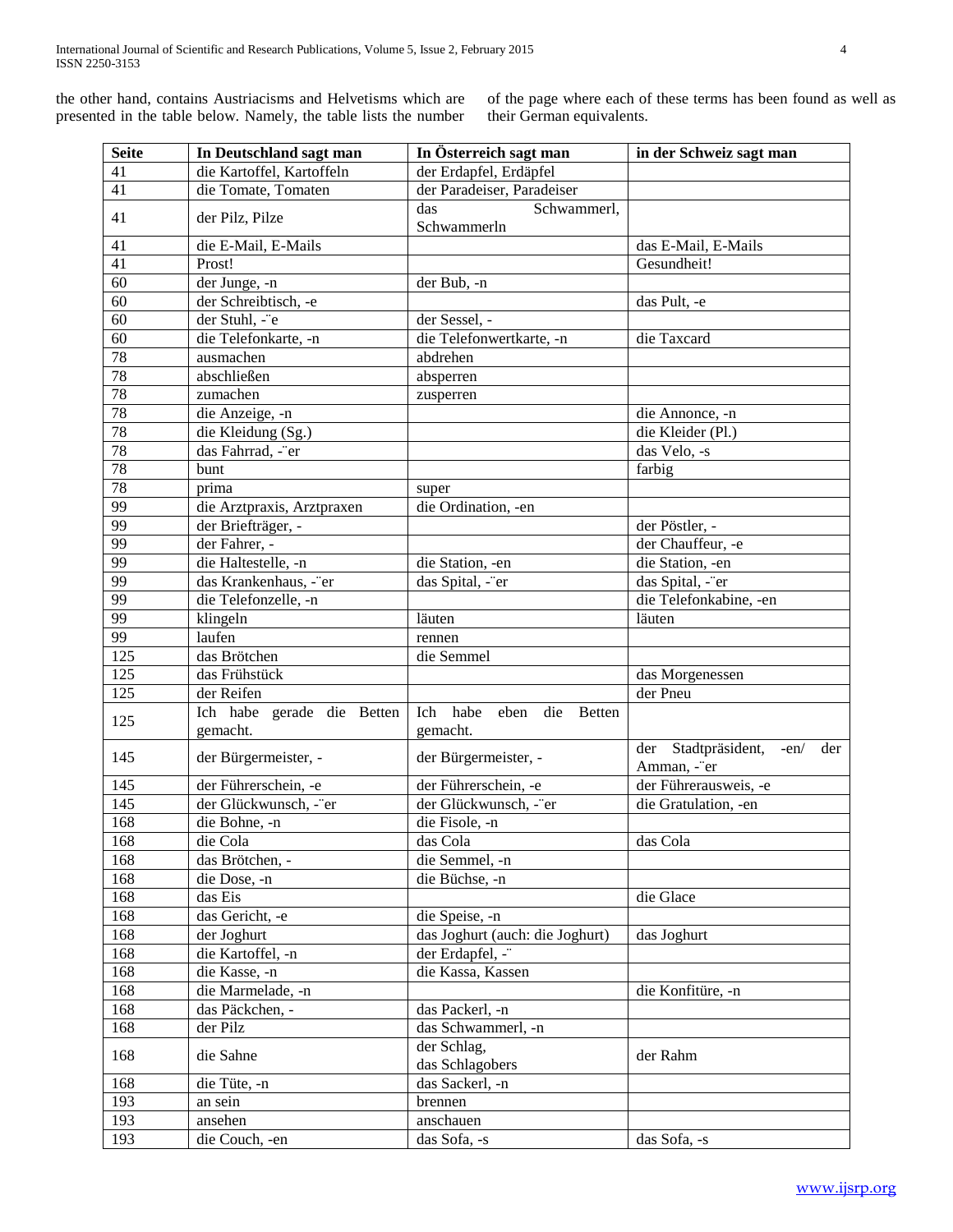| 193              | der Kasten, -"          | die Kiste, -n           |                         |
|------------------|-------------------------|-------------------------|-------------------------|
| 193              | der Prospekt, -e        | das Prospekt, -e        |                         |
| 193              | der Schrank, -"e        | der Kasten, -"          | der Kasten, -"          |
| 193              | der Sessel, -           |                         | der Fauteuil, -s        |
| 193              | der Stuhl, -"e          | der Sessel, -           |                         |
| $\overline{219}$ | aussehen                | ausschauen              |                         |
| 219              | bunt                    |                         | farbig                  |
| 219              | der Friseur, -e         |                         | der Coiffeur, -e        |
| 219              | die Kleidung            |                         | Kleider (Pl.)           |
| 219              | der Rock, -"er          |                         | das Kleid, -er          |
| 245              | das Abitur              | die Matura              | die Matura              |
| 245              | das Gehalt, -"er        | der Lohn, -"er          | der Lohn, -"er          |
| 245              | die Praxis, Praxen      | die Ordination, -en     |                         |
| 245              | inzwischen              |                         | unterdessen             |
| 275              | die Kneipe, -n          | das Beisl, -n/s         | Gasthaus, -"er          |
| 275              | die Metzgerei, -en      | die Fleischhauerei, -en |                         |
| 303              | Auf Wiedersehen/Tschüs  | Servus                  | Uf Wiederluege          |
| 334              | der Mülleimer,-         | der Mistkübel,-         |                         |
| 334              | die Jugendlichen (Pl.)  |                         | die Jungen (Pl.)        |
| 364              | die Krankenkasse        | die Krankenkassa        |                         |
| 364              | genau                   |                         | exakt                   |
| 397              | das Erdgeschoss, -e     | das Parterre            | das Parterre            |
| 397              | die Werbung, -en        |                         | die Reklame, -n         |
| 397              | die Gebrauchsanweisung, |                         | die Gebrauchsanleitung, |
|                  | -en                     |                         | -en                     |
| 421              | die Eintrittskarte, -n  |                         | das Billet, -s          |
| 421              | die Illustrierte, -n    |                         | das Heft, -e            |
| 421              | treten                  | steigen                 |                         |
| 474              | das Kissen, -           | der Polster, -          |                         |
| 474              | der Bahnsteig, -e       |                         | der/das Perron, -s      |
| 474              | erscheinen              |                         | herauskommen            |
| 474              | blass                   |                         | bleich                  |
| $\overline{503}$ | anfassen                | angreifen               |                         |
| 503              | umziehen                | übersiedeln             |                         |
| 503              | die Klingel, -n         | die Glocke, -n          |                         |
| 503              | der Pfannkuchen, -      | die Palatschinke, -n    |                         |
| 503              | beeilen                 |                         | pressieren              |
| 503              | Prost!                  |                         | Gesundheit!             |
|                  |                         |                         |                         |

# **Table 1**

 On the basis of this analysis it could be concluded that the authors of the textbook Delfin, Hartmut Aufderstrasse, Uta Müller and Thomas Storz, have adequately observed and implemented the DACHL concept. They supported this by claiming that "although most of the German terms listed in the table above could be understood in Switzerland and Austria, yet it could be quite helpful if students know their Swiss and Austrian equivalents as well"<sup>18</sup> The survey was conducted among randomly selected 45 fourth-year high school students from the town of Bitola. The majority of the students were female and they have been studying German for 7 or 8 years. Thirty five of the students were studying German as a second language, whereas only nine of them were studying German as a third language.

 $\overline{a}$ 

All of the respondents knew the fact that German is spoken in Germany. Austria and Switzerland. However, an interesting fact is that 29 students cited the expression *Grüß Gott* and *Semmel* as specific Austrian terms, while 14 students were not aware of the Austricisms. One student identified the term Velo as a Swiss term, which is true, but another student thought that the term Sackerl is a Helvetism – when, in fact, is an Austriacism. The students successfully recognize the German greeting terms, which is not surprising given the fact that all textbooks contain the most prevalent forms of greetings used in Germany. Eleven students have partially recognized the forms of greetings used in Austria (*Grüß Gott, Servus*). They are not familiar at all with the forms of greeting used in Switzerland, obviously, due to their omission from the textbooks. Twenty five students are familiar with *Die Semmel* and that it was used for *bun* in Austria. The others thought that it

<sup>18</sup> Delfin, Huber Verlag. Lehrerhandbuch S.28